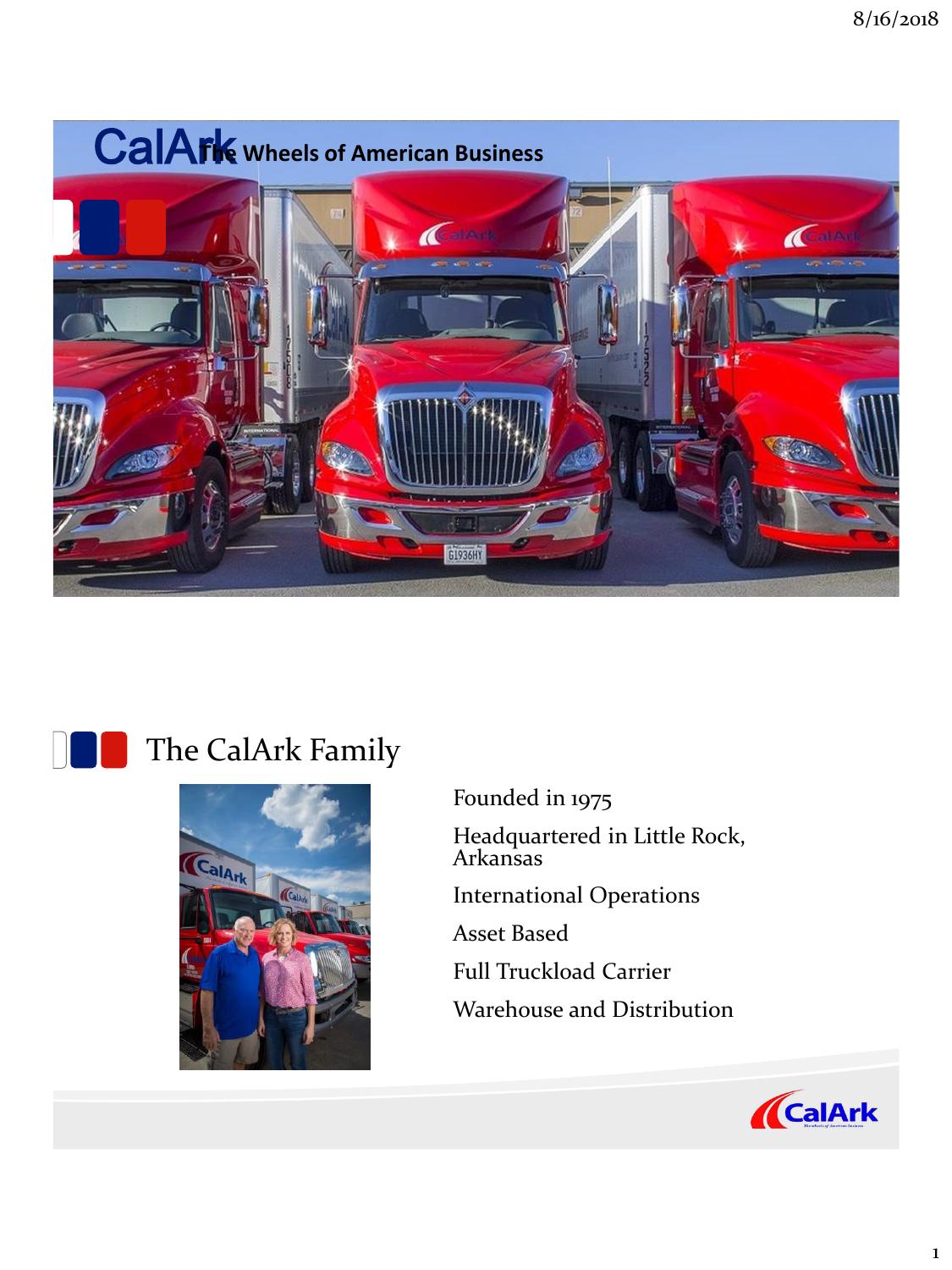



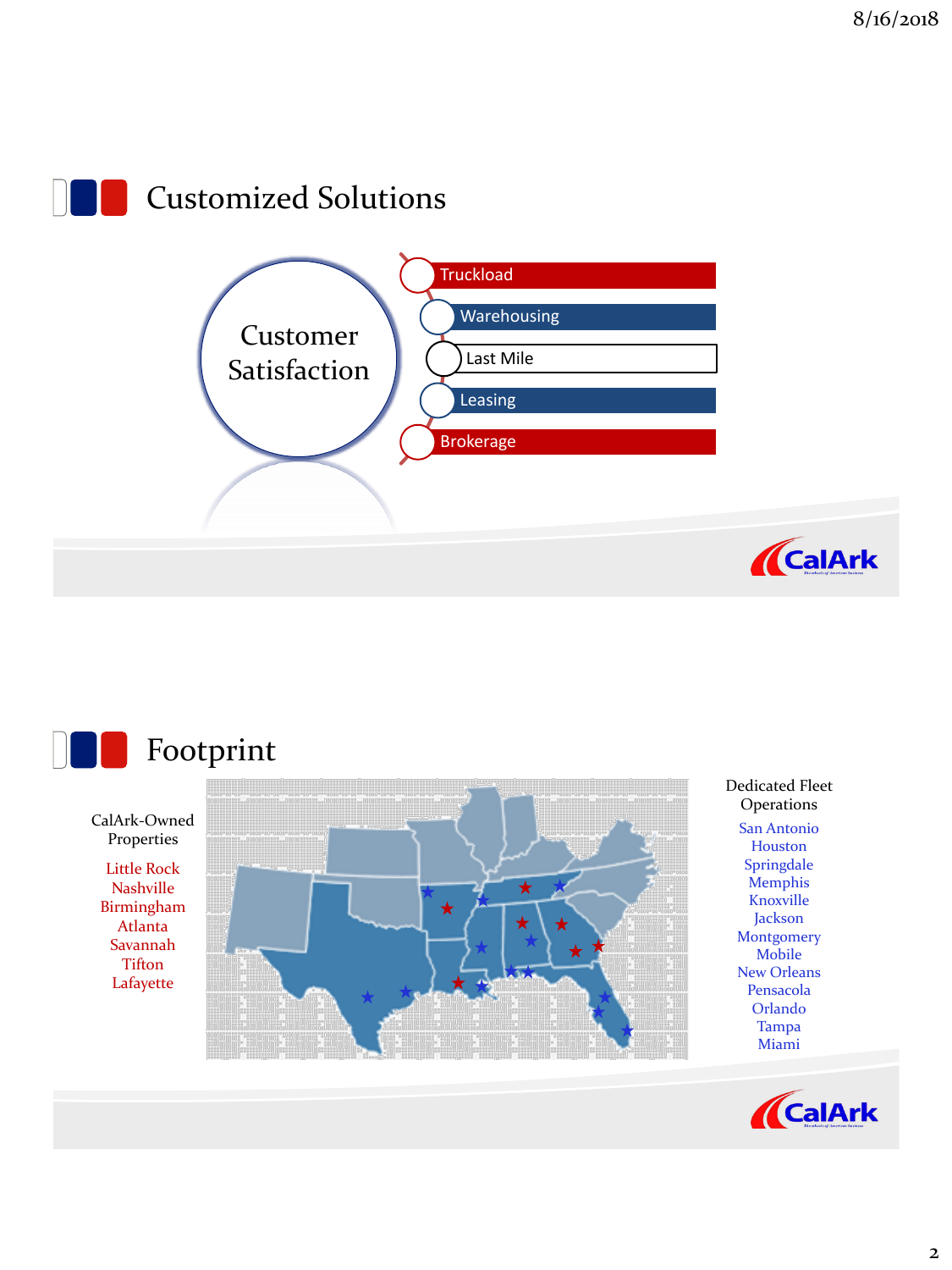

#### Driver Shortage

- <sup>3</sup>.5 Million CDL A Drivers in the United States
- Over the past 15 years, the trucking industry has struggled with the shortage of drivers.
- Due to the many obstacles the industry has to face, we are short more than 60,000 drivers to date.
- If the current trends hold, the shortage could swell to over 174,000 by 2026.





**ACalArk** 



leaving their jobs, either from retirement or others reasons, the industry will need approximately 898,000 new drivers over the coming decade.

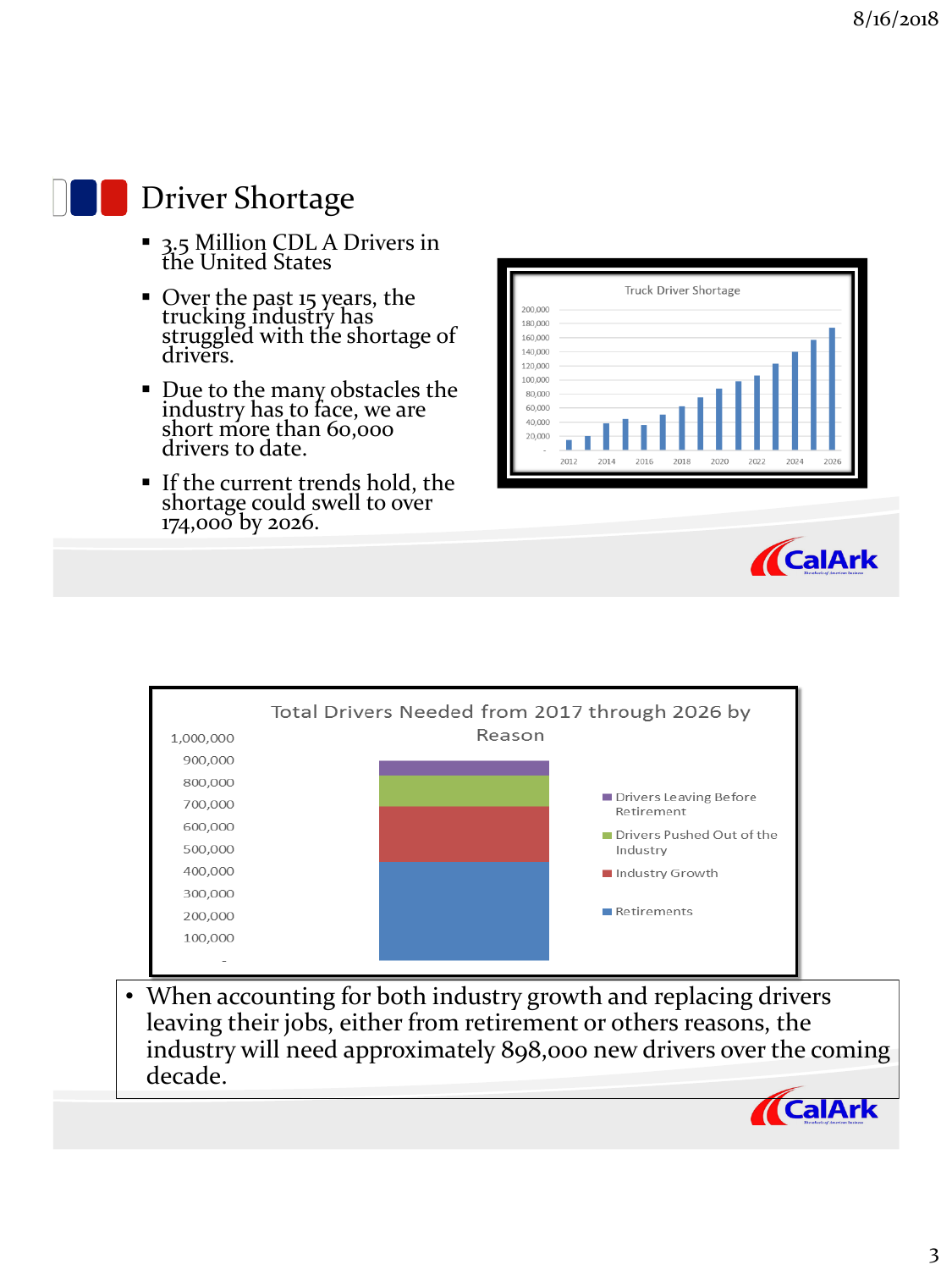

## Driver Shortage – Course of Action

- Driver Pay Increases/Change in Pay Structures)
- Diversify Divisions (Regional/Last Mile Solutions)
- Lower Driving Age Options
- Improve Driver Image
- Military Personnel to Truck Drivers (Hiring Our Heroes)
- Better Treatment by Supply Chain
- Autonomous Trucks





#### Supply Chain of Today

- Ecommerce has changed the way manufacturers, retailers and distributors do business.
- 51% of Americans prefer online shopping, with ecommerce growing 23% year-over-year and plans for ongoing growth in the future.